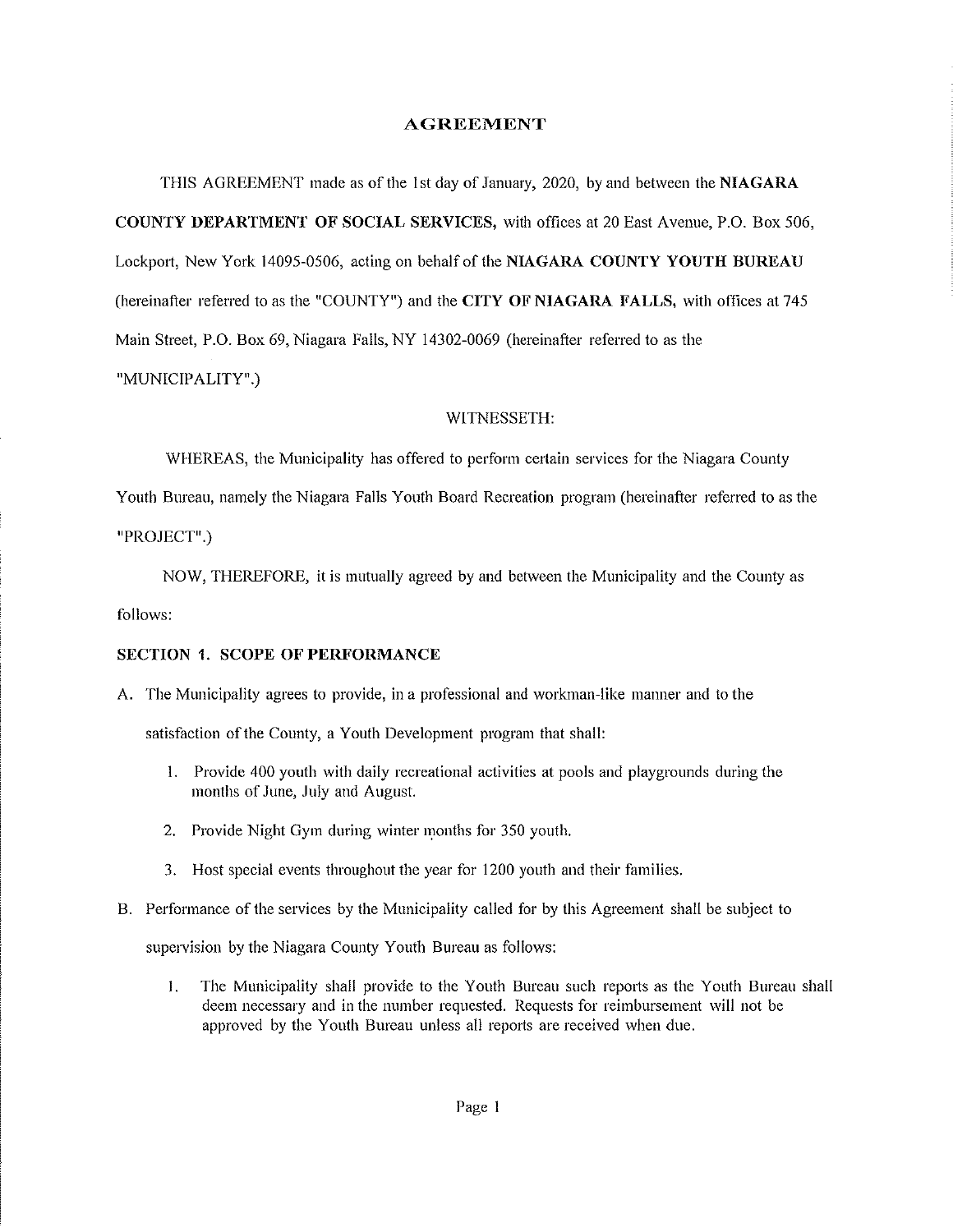- 2. The Municipality shall provide to the County any financial records as deemed necessary for the purpose of performing a fiscal audit.
- 3. The Municipality shall submit with its quarterly reports the minutes or a summary of the minutes of Board meetings or meetings of citizen body responsible for the project.
- 4. The Youth Bureau shall have the authority to monitor and evaluate the Project covered by the Agreement, to have access to program, case, and fiscal records for the purpose of monitoring and evaluating and to take whatever action it deems necessary to accomplish the purpose of this Agreement.
- 5. The Municipality shall be bound by the line item budget of the Service Program, on file with the Youth Bureau. No change in the line item budget shall be made by the Agency unless approved by the Youth Bureau and the New York State Office of Children and Family Services.

The Municipality agrees that eligibility for participation in the service program shall not be based on creed, race, or national origin.

The Municipality shall acknowledge the financial support of the New York State Office of Children and Family Services through the Niagara County Youth Bureau in all its public relations materials.

## SECTION 2. TERM OF AGREEMENT

Ail work and services required pursuant to this Agreement shall be commenced January I, 2020

and are to be completed by the date of December 31, 2020.

### SECTION 3. FEE.

A. This agreement shall not take effect and payments hereunder shall not be made unless approval of the

application to the New York State Office of Children and Family Services for aid for the Project is

received. To be reimbursable, all expenditures by the Municipality must be made in accordance with

the Program Budget on file with the Youth Bureau and as approved by the New York State Office of

Children and Family Services.

 $\sim$ 

B. The County agrees to pay and the Municipality agrees to accept as full payment for the work and services performed pursuant to this Agreement a sum, which shall in no event exceed Twenty-four thousand dollars and 00/100 (\$24,000.00).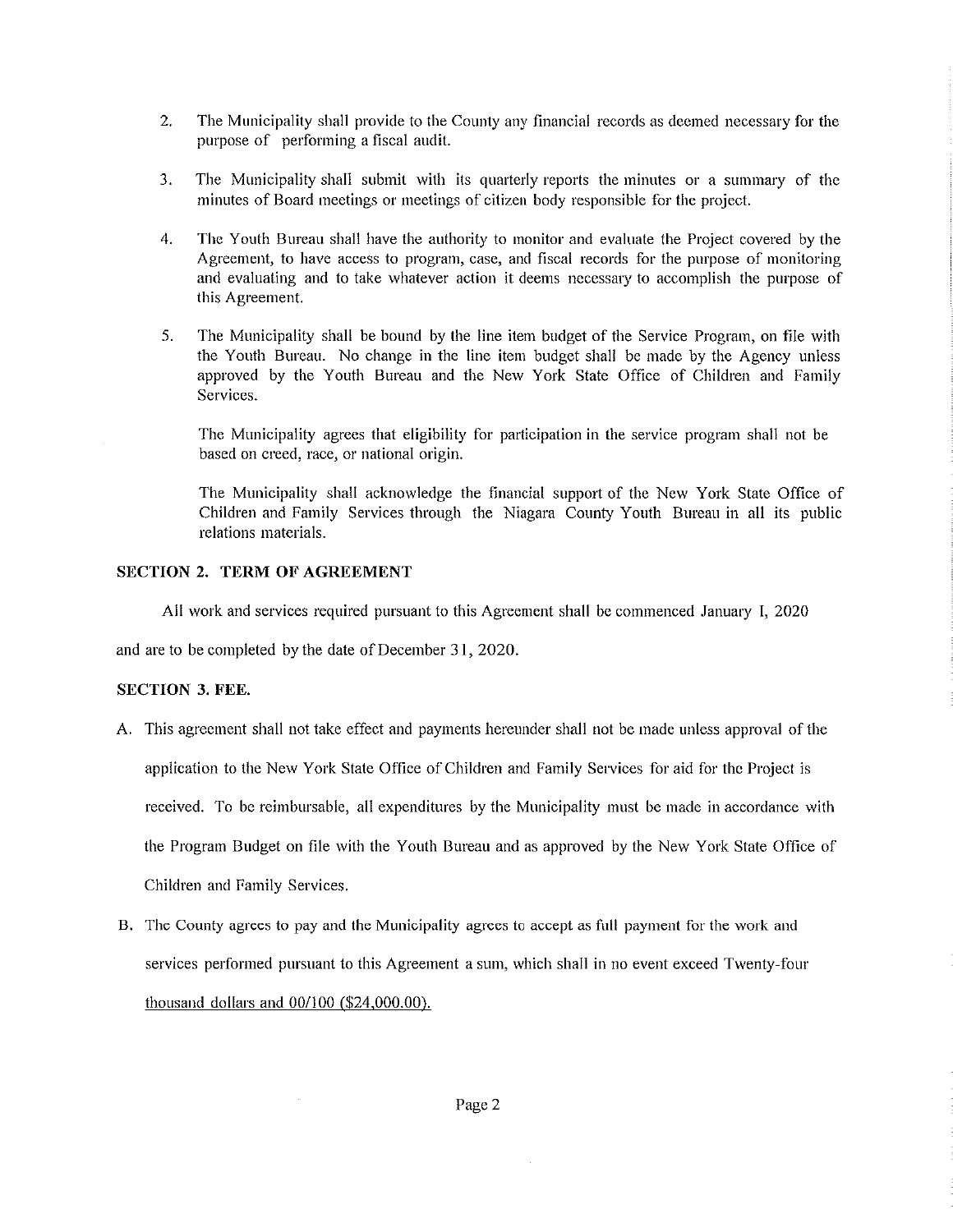- C. The County wiil pay the Municipality the sum contracted for in installments upon submission by the Municipaiity of properly executed vouchers and/or receipts for expenses incurred, approved, and audited by the Niagara County Youth Bureau.
- D. In the event the amount of State Aid allocated to this Project is reduced, the contract amount will be reduced accordingly.

#### SECTION 4. AUTHORIZED AGENT FOR THE COUNTY AND THE AGENCY

A. The County hereby designated the

(Title) Commissioner

(Address) 20 East Avenue, P.O. Box 506, Lockport, NY 14095-0506

B. The Municipality hereby designates the

(Title) Mayor

(Address) 745 Main Street, P.O. Box 69, Niagara Falls, NY 14302-0069

Or its authorized representative in case of its absence as the authorized Agent of the County or the Municipality for receipt of all notices, demands, vouchers, other communications and all orders, permissions, and directions pursuant to this Agreement, which shall be sufficiently communicated, given and/or delivered personally to the authorized agents designated herein. The County hereby reserves the right to designate other or additional authorized agents upon written notice to the Municipality that shall be signed by the authorized agent of the County.

#### SECTION 5. INDEMNIFICATION

The Municipality hereby agrees to indemnify and save harmless the County against any and all liability, loss, damage, detriment, suit, claim, demand, cost, charge, attorney's fees, and expenses of whatever kind or nature which the County may directly or indirectly incur, suffer, or be required to pay by reason of the negligent acts or omissions of the Municipality. If a claim or action is made or brought against the County and for which the Municipality may be responsible hereunder in whole or in part, then it shall be notified.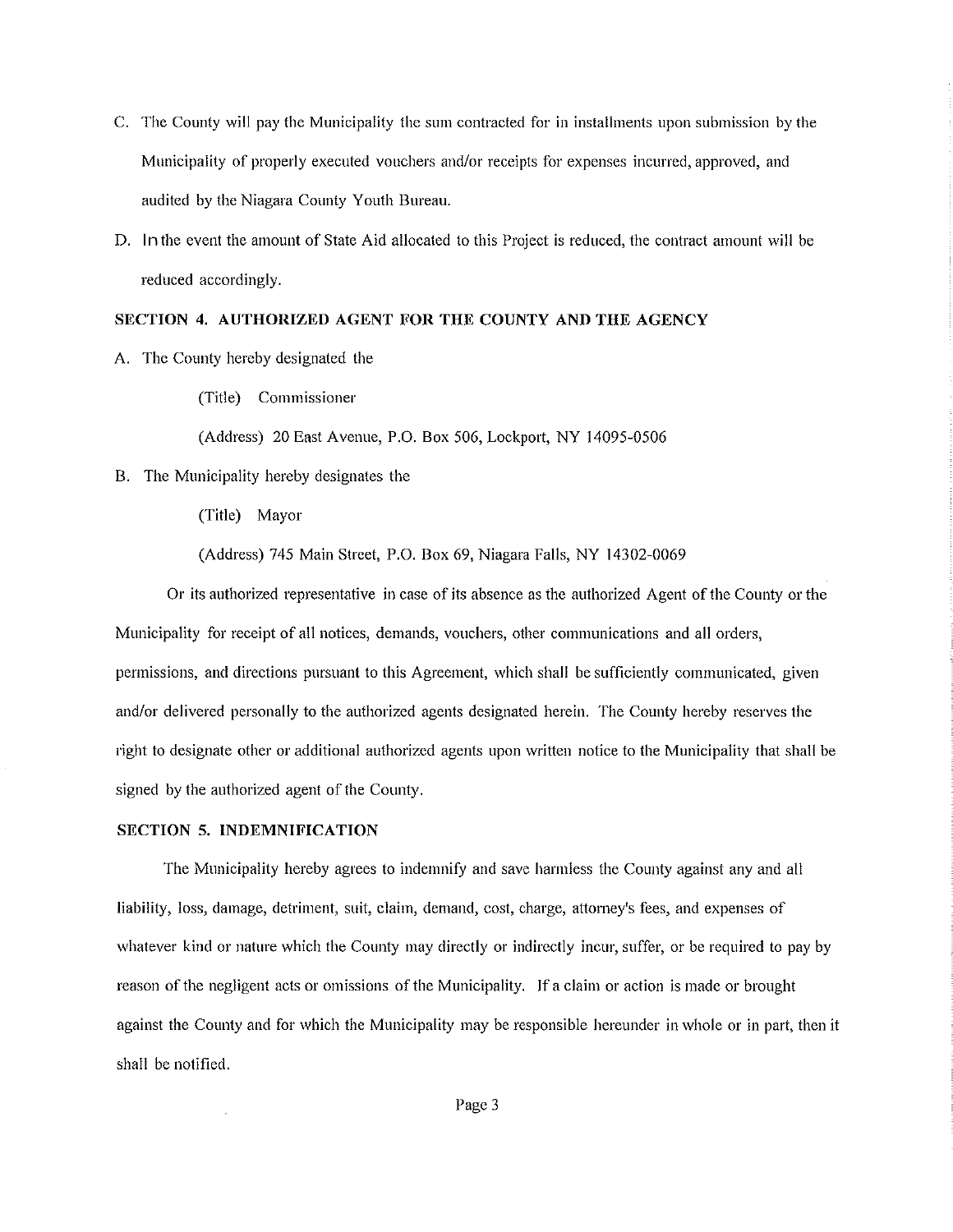#### SECTION 6. AUDIT

The Municipality agrees that the County shall until the expiration of three (3) years after final payment have access to and the right to examine any directly pertinent books, documents, papers, and records of its and of any of its sub-contractors engaged in the performance of and involving transactions related to this Agreement or any subcontracts.

# SECTION 7. TERMINATION

- A. If for any reason the terms of this Agreement are not adhered to, then the County may terminate the said Agreement upon written notice to the Municipality.
- B. If for any reason the Municipality fails to comply with New York State Office of Children and Family Services rules and regulations, then the County may terminate this Agreement upon written notice to the Municipality.

### SECTION 8. PROHIBITION AGAINST ASSIGNMENT

The Municipality agrees that it is prohibited from assigning, transferring, conveying, subletting, or otherwise disposing of this Agreement of any of its contents, or of its right, title, or interest therein, or of its power to execute such Agreement of any other person or corporation without the previous consent in writing of the County.

#### SECTION 9. CONTRACT DEEMED EXECUTORY

The Municipality specifically agrees that this Agreement shall be deemed executory only to the extent of the monies available for the purpose of the within Agreement and that no liability shall be incurred by the County beyond the monies available for the said purpose.